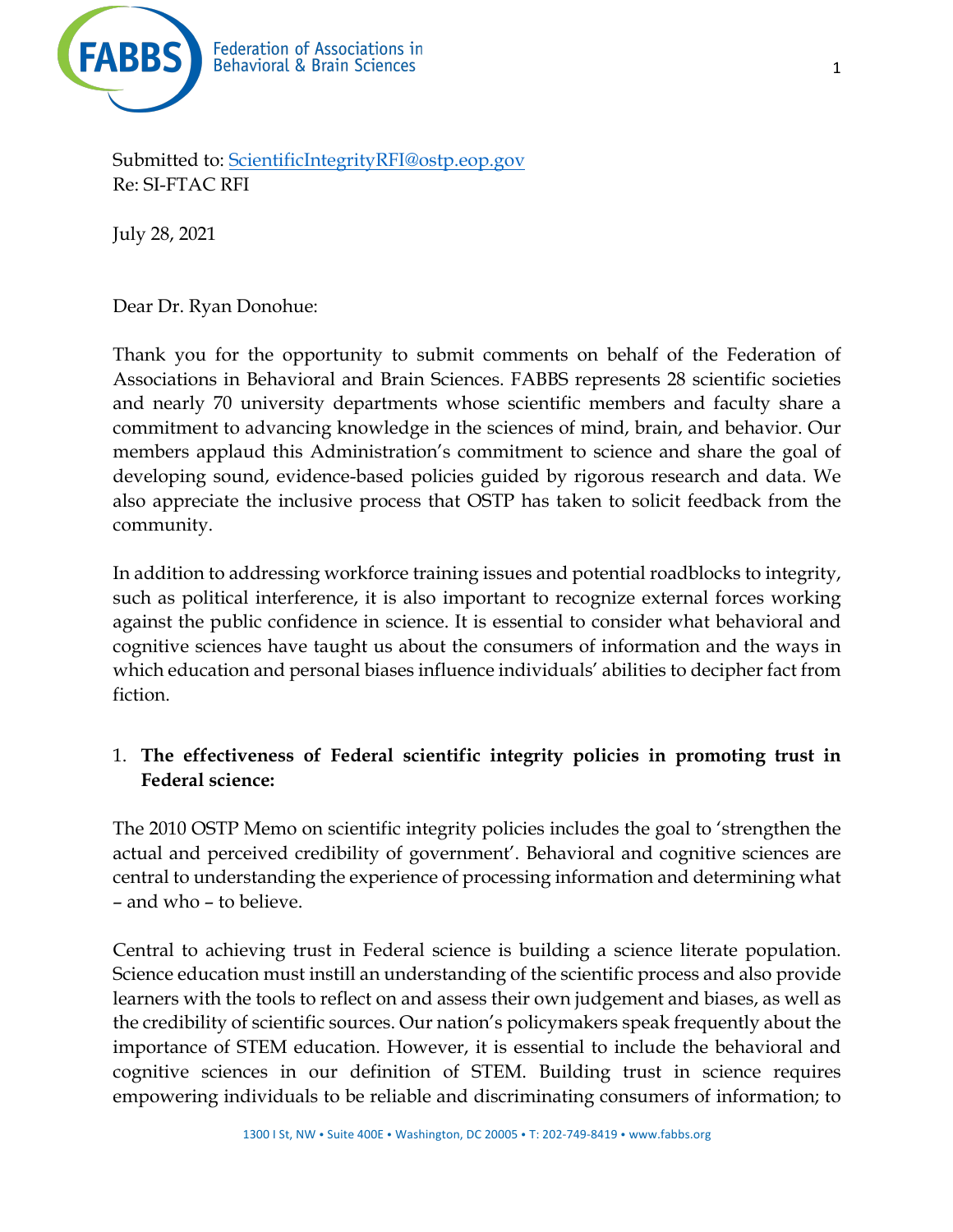

know how and when to check their own biases and processes. And yet, the behavioral and cognitive sciences are not consistently included in the definition of 'Science' when used in Federal policy about STEM. FABBS member society, the American Psychological Association, has a useful report on the topic. <sup>1</sup> Many of the recommendations from 2010 still hold true today. A few examples:

• Increase resources for the teaching of psychology as a laboratory science at the high school, community college, and college level.

• Include psychological science courses among those required for general STEM education at high school, undergraduate, and post-graduate levels. These courses may emphasize the critical role of psychology within interdisciplinary science, such as behavioral neuroscience, behavioral genetics, or behavioral economics.

• Increase the number of psychological scientists in STEM agencies (e.g., Department of Energy, Department of Transportation) on boards, review panels, and among senior staff, as well as on scientific advisory boards and commissions (such as the President's Council of Advisors on Science and Technology, the Office of Science and Technology Policy, and the upper rungs of management at federal research agencies, such as NSF, NIH, and NASA).

Behavioral research tells us that the messenger can be as important as the message. Research in *Policy Insights from the Behavioral and Brain Sciences* suggests that "children enter kindergarten well-prepared to make judgments about the credibility of their teacher… Thus, an understanding of how young children make trust-based decisions is timely and useful."2 This is a humbling finding and underscores just how strong external factors are when trying to avoid bias, even for young children.

## **2. Effective policies and practices Federal agencies could adopt to improve the communication of scientific and technological information:**

When considering how to communicate scientific and technological information most effectively, it is essential to start with insights from the behavioral and cognitive sciences that examine this very question.

<sup>2</sup> "Trusting Your Teacher: Implications for Policy" https://journals.sagepub.com/doi/full/10.1177/2372732219862574#)

1300 I St, NW • Suite 400E • Washington, DC 20005 • T: 202-749-8419 • www.fabbs.org

<sup>&</sup>lt;sup>1</sup> "Report of the American Psychological Association 2009 Presidential Task Force On the Future of Psychology as a STEM Discipline" https://www.apa.org/pubs/info/reports/stem-discipline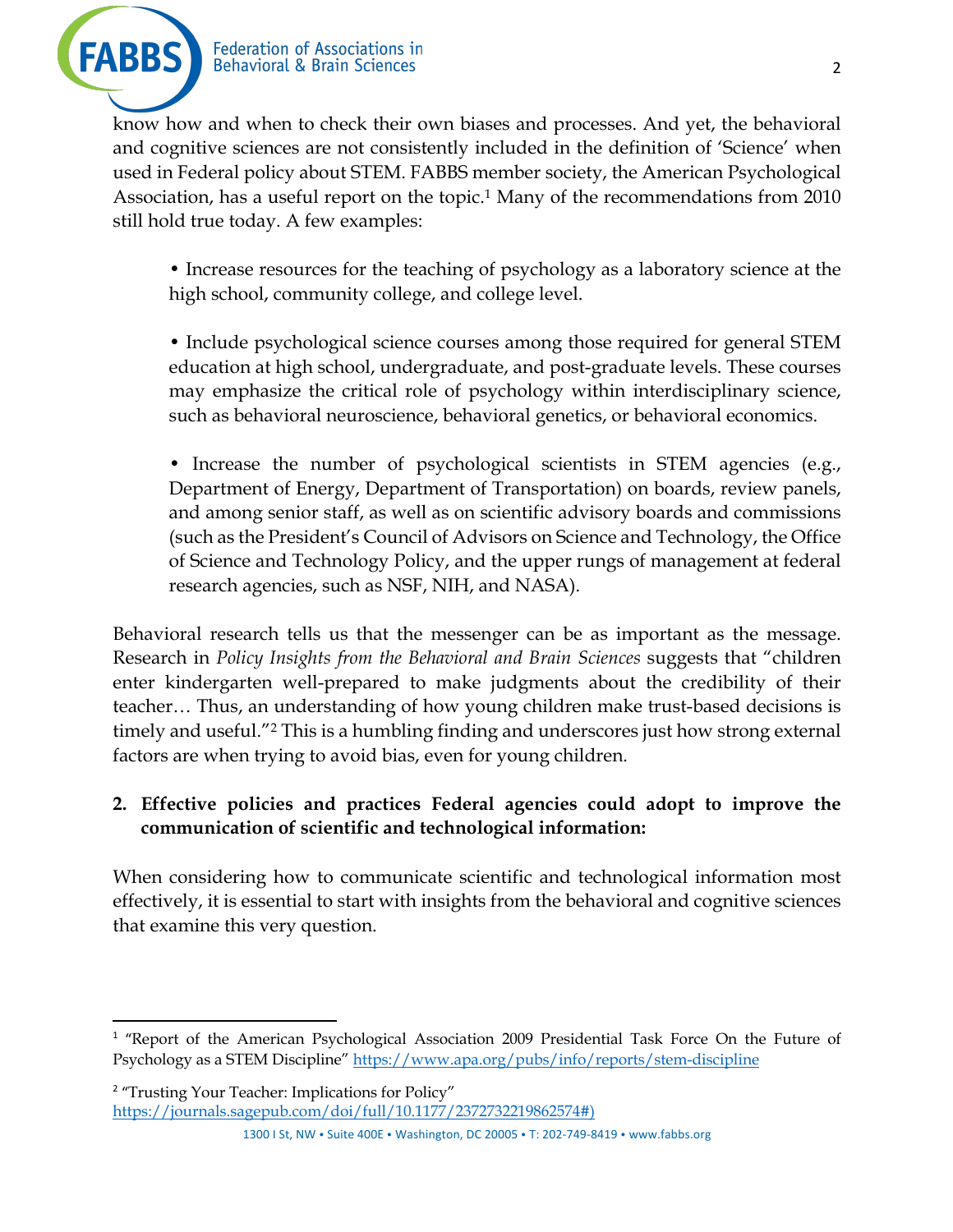

The Administration can facilitate this across the Federal Government by reinstituting the Social and Behavioral Sciences Subcommittee of the National Science and Technology Council (NSTC). This subcommittee facilitated collaboration and sharing of information among federal agencies and departments and identified cross-cutting national R&D priorities benefiting from behavioral and social science and recommended action on possible policies.

In addition, OSTP should reconstitute the Social and Behavioral Sciences Team (SBST) within the White House. Under the Obama administration, the team of applied behavioral scientists considered how people make decisions and act on them to increase effectiveness and efficiency of federal programs. communication, interface, and user experience across federal agencies. By way of example, the 2016 SBST Annual Report highlights responding to climate change, and improving the effectiveness and efficiency of Federal Government operations.

The COVID-19 pandemic has only amplified the importance of the behavioral and social sciences in policy decisions. The National Academies of Sciences, in collaboration with the National Science Foundation, launched the *Societal Experts Action Network (SEAN): Facilitating Rapid and Actionable Responses to Social, Behavioral, and Economic-Related COVID-19 Questions.* This initiative brings researchers together to inform research-based, actionable policy responses. The network has focused on timely questions, such as how best to communicate vaccine efficacy and safety. This integrative approach of science communication would benefit the Administration as a whole as well as the American public.

A report by the American Academy of Arts and Sciences  $(AAAS)^3$  includes a call to action with clear opportunities for the Federal Government to support trust in science. Two of the recommendations stand out in relevance to the goal of improving communication about science.

• Connecting research and practice. Federally-funded researchers should work to better connect research and practice through partnerships. Behavioral and cognitive scientists, particularly in areas of education research, have made significant advances and serve as a model for researcher-practitioner partnerships.

<sup>3</sup> *The Public Face of Science in America: Priorities for the Future* https://www.amacad.org/publication/public-face-science-america-priorities-future

1300 I St, NW • Suite 400E • Washington, DC 20005 • T: 202-749-8419 • www.fabbs.org